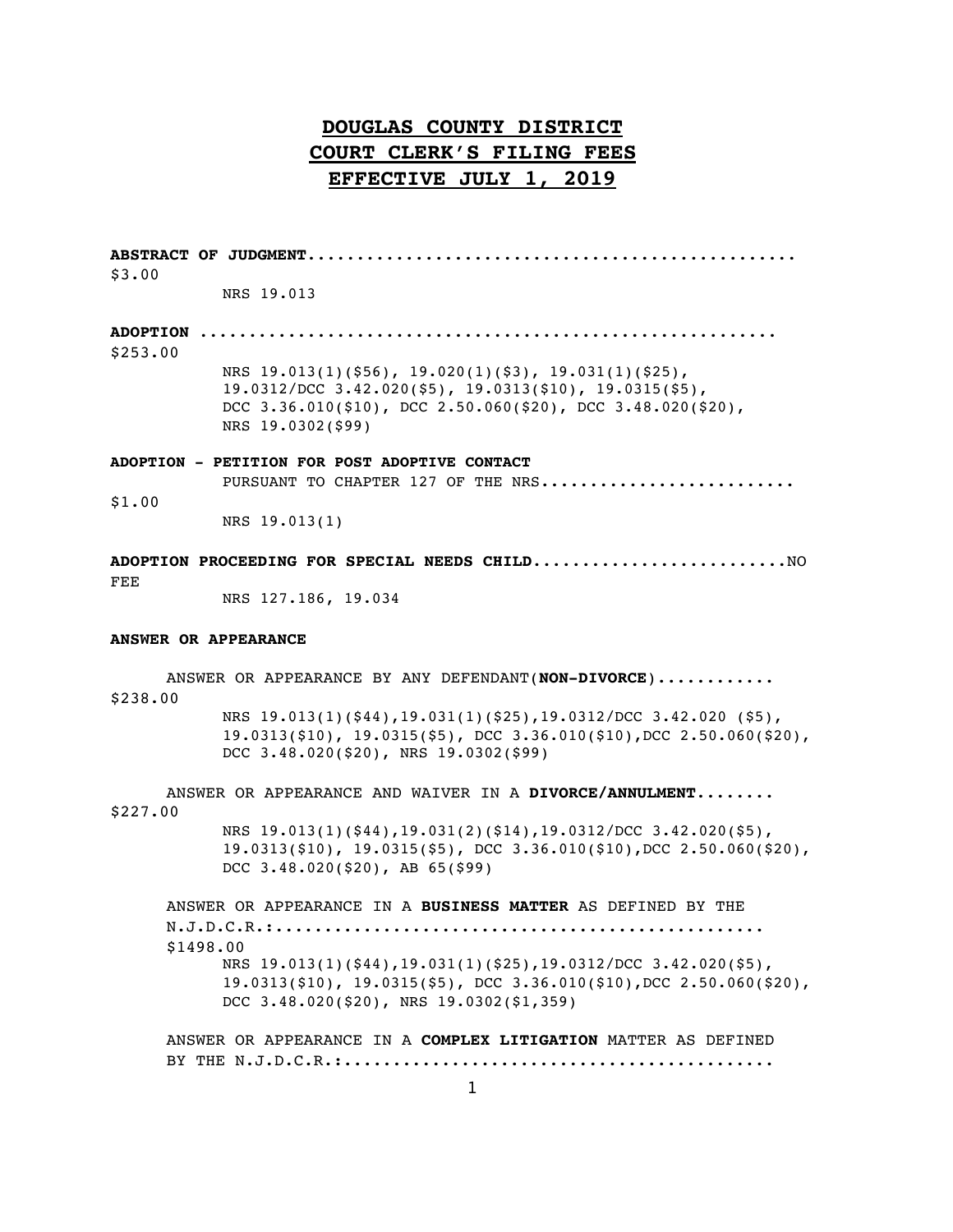\$488.00

NRS 19.013(1)(\$44),19.031(1)(\$25),19.0312/DCC 3.42.020(\$5), 19.0313(\$10), 19.0315(\$5), DCC 3.36.010(\$10),DCC 2.50.060(\$20), DCC 3.48.020(\$20), NRS 19.0302(\$349)

\*\*Plus an additional \$30.00 for EACH ............\$30.00 ea additional plaintiff and/or defendant named in the complaint and/or answer when the complaint and/or answer is filed NRS  $19.0335(530)$ 

**APPLICATION FOR TITLE CERTIFICATE FOR ABANDONED VEHICLE**............. \$285.00 NRS 19.013(1)(\$56), 19.020(1)(\$3), 19.030(1)(\$32), 19.031(1)(\$25),

19.0312/DCC 3.42.020(\$5), 19.0313(\$10), 19.0315(\$5), DCC 3.36.010(\$10), DCC 2.50.060(\$20), DCC 3.48.020(\$20), NRS 19.0302(\$99)

### **CERTIFIED COPY**:

When copy ran from original document........................... \$3.00 (Plus cost of reproduction) NRS 19.013(\$3)

When copy presented to Deputy Clerk............................ \$5.00 NRS 19.013(1)(\$5)

**COPY** (Photocopy - per page) unless such fee is waived by......\$.50 per page the County Clerk NRS 19.013(1)(\$.50)

### **COMPLAINT**

COMPLAINT IN A **BUSINESS MATTER** AS DEFINED BY N.J.D.C.R....... \$1545.00 NRS 19.013(1)(\$56), 19.020(1)(\$3), 19.030(1)(\$32), 19.031(1)(\$25), 19.0312/DCC 3.42.020(\$5), 19.0313(\$10), 19.0315(\$5),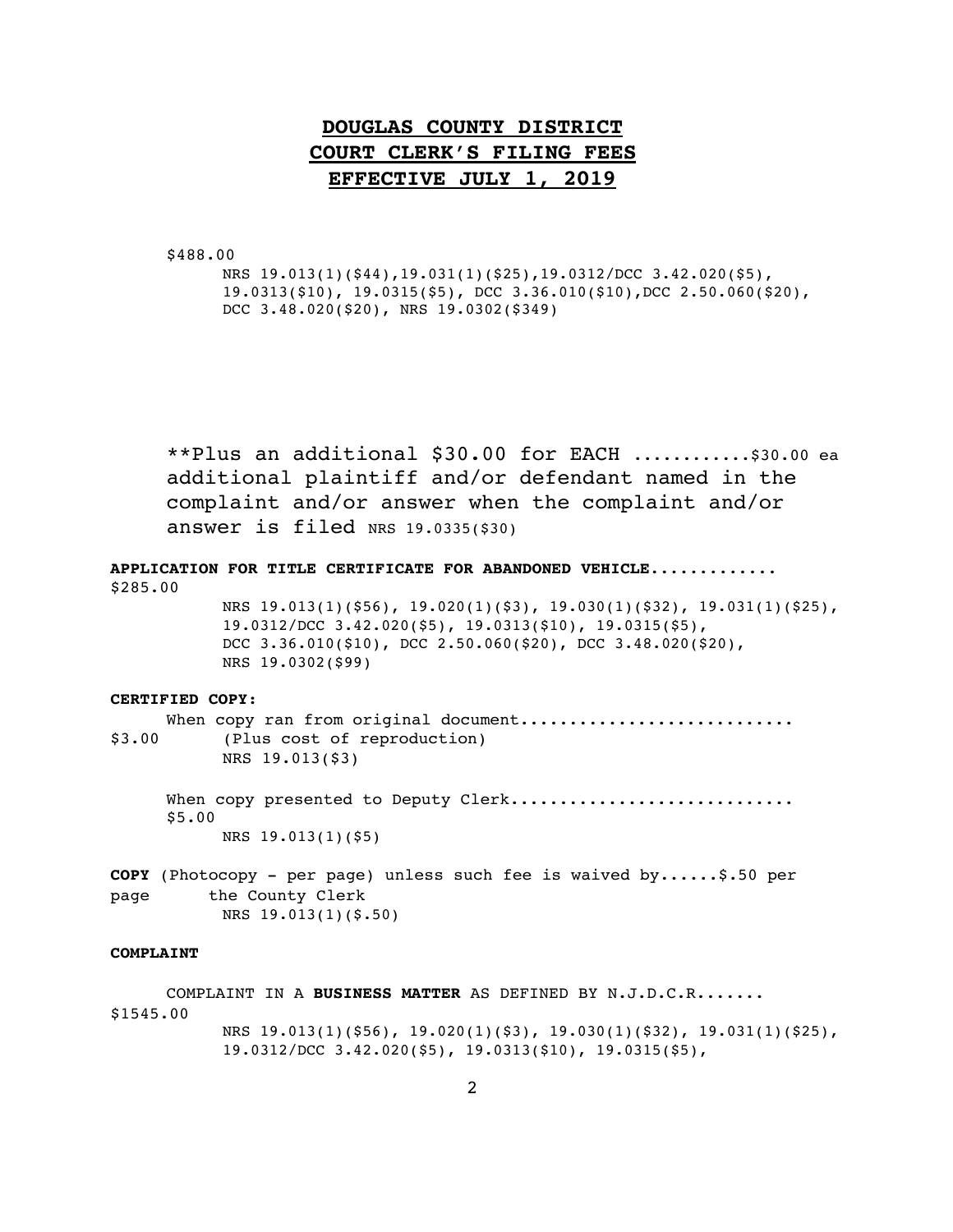DCC 3.36.010(\$10), DCC 2.50.060(\$20), DCC 3.48.020(\$20), NRS 19.0302(\$1359)

| COMPLAINT IN A CHILD CUSTODY MATTER (NON-DIVORCE)                                                                                                                                                                                   |  |
|-------------------------------------------------------------------------------------------------------------------------------------------------------------------------------------------------------------------------------------|--|
| \$274.00                                                                                                                                                                                                                            |  |
| NRS $19.013(1)(556)$ , $19.020(1)(53)$ , $19.030(1)(532)$ , $19.031(2)(514)$ ,<br>19.0312/DCC 3.42.020(\$5), 19.0313(\$10), 19.0315(\$5), DCC 3.36.010<br>$(510)$ , DCC 2.50.060(\$20), DCC 3.48.020(\$20), NRS 19.0302(\$99)       |  |
| COMPLAINT<br>\$285.00                                                                                                                                                                                                               |  |
| NRS $19.013(1)(556)$ , $19.020(1)(53)$ , $19.030(1)(532)$ , $19.031(1)(525)$ ,<br>19.0312/DCC 3.42.020(\$5), 19.0313(\$10), 19.0315(\$5),<br>DCC $3.36.010(510)$ , DCC $2.50.060(520)$ , DCC $3.48.020(520)$ ,<br>NRS 19.0302(\$99) |  |
|                                                                                                                                                                                                                                     |  |
| COMPLAINT IN A DIVORCE; ANNULMENT; LEGAL SEPARATION; DOMESTIC                                                                                                                                                                       |  |
| PARTNERSHIP OR SEPARATE MAINTENANCE                                                                                                                                                                                                 |  |
| \$314.00                                                                                                                                                                                                                            |  |
| NRS 19.013(1)(\$56), 19.020(1)(\$3), 19.030(1)(\$32), 19.031(2)(\$14),<br>$440.605(1)(510)$ , $19.033(530)$ , $19.0312/DCC$ $3.42.020(55)$ ,                                                                                        |  |
| $19.0313(510)$ , $19.0315(55)$ , DCC $3.36.010(510)$ , DCC $2.50.060(520)$ ,                                                                                                                                                        |  |
| DCC 3.48.020 (\$20), NRS 19.0302(\$99)                                                                                                                                                                                              |  |
| COMPLAINT IN A COMPLEX LITIGATION MATTER AS DEFINED BY                                                                                                                                                                              |  |
|                                                                                                                                                                                                                                     |  |
| \$535.00                                                                                                                                                                                                                            |  |
| NRS $19.013(1)(556)$ , $19.020(1)(53)$ , $19.030(1)(532)$ , $19.031(1)(525)$ ,<br>19.0312/DCC 3.42.020(\$5), 19.0313(\$10), 19.0315(\$5),                                                                                           |  |
| DCC 3.36.010(\$10), DCC 2.50.060(\$20), DCC 3.48.020(\$20),                                                                                                                                                                         |  |
| NRS 19.0302 (\$349)                                                                                                                                                                                                                 |  |
| **Plus an additional \$30.00 for EACH \$30.00 ea                                                                                                                                                                                    |  |
| additional plaintiff and/or defendant named in the                                                                                                                                                                                  |  |
| complaint and/or answer when the complaint and/or                                                                                                                                                                                   |  |
| answer is filed NRS $19.0335($ \$30)                                                                                                                                                                                                |  |
|                                                                                                                                                                                                                                     |  |
| NRS 41.200(2)                                                                                                                                                                                                                       |  |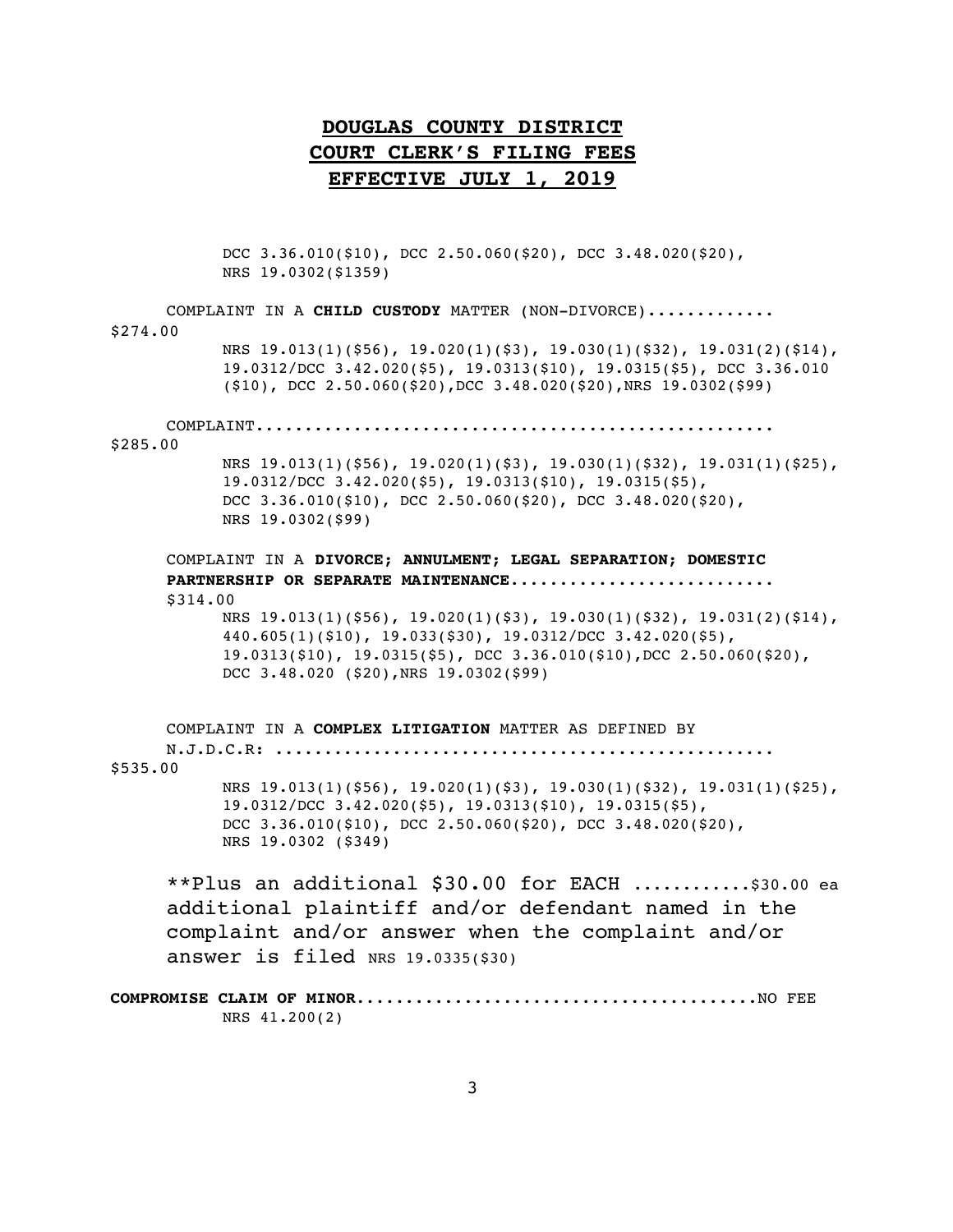**CONFESSION OF JUDGMENT**..............................................\$28.00 NRS 17.110 **EMANCIPATION OF MINORS**.............................................\$285.00 NRS 129.090, 19.013(1)(\$56), 19.020(1)(\$3), 19.030(1)(\$32),

19.031(1)(\$25), 19.0312/DCC 3.42.020(\$5), 19.0313 (\$10), 19.0315(\$5), DCC 3.36.010(\$10),2.50.060 (\$20),DCC 3.48.020 (\$20), NRS 19.0302 (\$99)

#### **ESTATES**:

Where value of estate is  $$2,500$  or less..........................NO FEE NRS 19.013

Where the value of the estate is more than \$2,500 but less than \$20,000.............................................\$200.50 NRS 19.013(1)(\$72), 19.020(2)(\$1.50), 19.030(1)(\$32), 19.031(1)(\$25),19.0312/DCC 3.42.020(\$5), 19.0313(\$10), 19.0315(\$5), DCC 3.36.010(\$10),DCC 2.50.060(\$20), DCC 3.48.020(\$20)

Where the value of the estate is more than 20,000 but less than 300,000.........................................\$299.50 NRS 19.013(1)(\$72), 19.020(2)(\$1.50), 19.030(1)(\$32), 19.031(1)(\$25),19.0312/DCC 3.42.020(\$5), 19.0313(\$10), 19.0315(\$5), DCC 3.36.010(\$10),DCC 2.50.060(\$20), DCC 3.48.020(\$20), NRS 19.0302(\$99)

Where value of estate is \$300,000 or more.....................\$552.50 NRS 19.013(1)(\$72), 19.020(2)(\$1.50), 19.030(1)(\$32), 19.031(2)(\$25),19.0312/DCC 3.42.020(\$5), 19.0313(\$10), 19.0315(\$5), DCC 3.36.010(\$10),DCC 2.50.060(\$20), DCC 3.48.020(\$20), NRS 19.0302(\$352)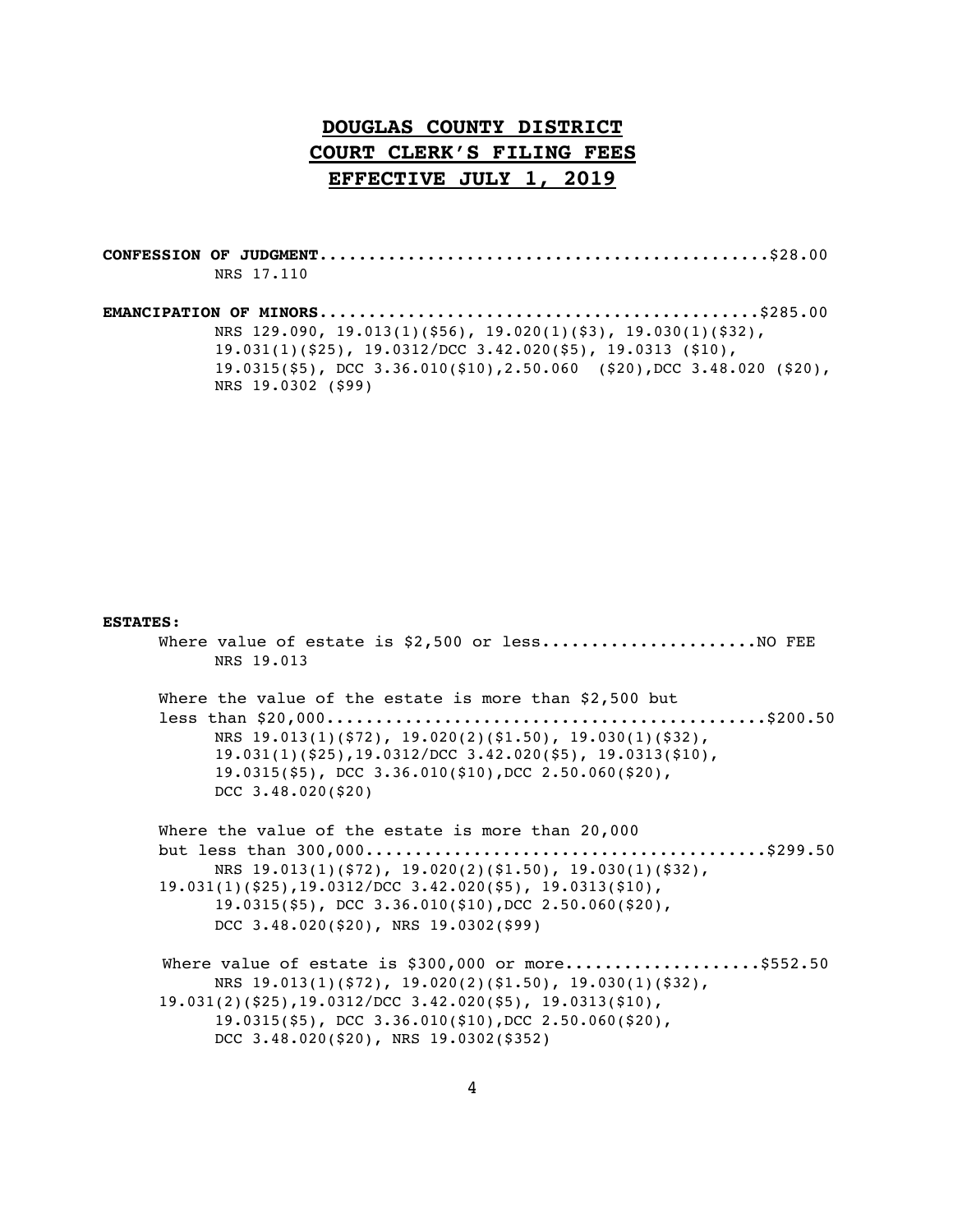Objection or Cross-Petition to Appointment of Executor, Administrator, or Guardian or Objection to Settlement of Account or Answer in Estate or Guardianship....................\$238.00 NRS 19.013(1)(\$44),19.031(1)(\$25),19.0312/DCC 3.42.020 (\$5), 19.0313 (\$10), 19.0315(\$5, DCC 3.36.010 (\$10), 2.50.060 (\$20), DCC 3.48.020(\$20),NRS 19.0302(\$99)

Petition to Contest Will Or Codicil.............................\$238.00 NRS 19.013(1)(\$44),19.031(1)(\$25),19.0312/DCC 3.42.020(\$5), 19.0313 (\$10), 19.0315(\$5), DCC 3.36.010(\$10),2.50.060 (\$20),DCC 3.48.020(\$20), NRS 19.0302(\$99)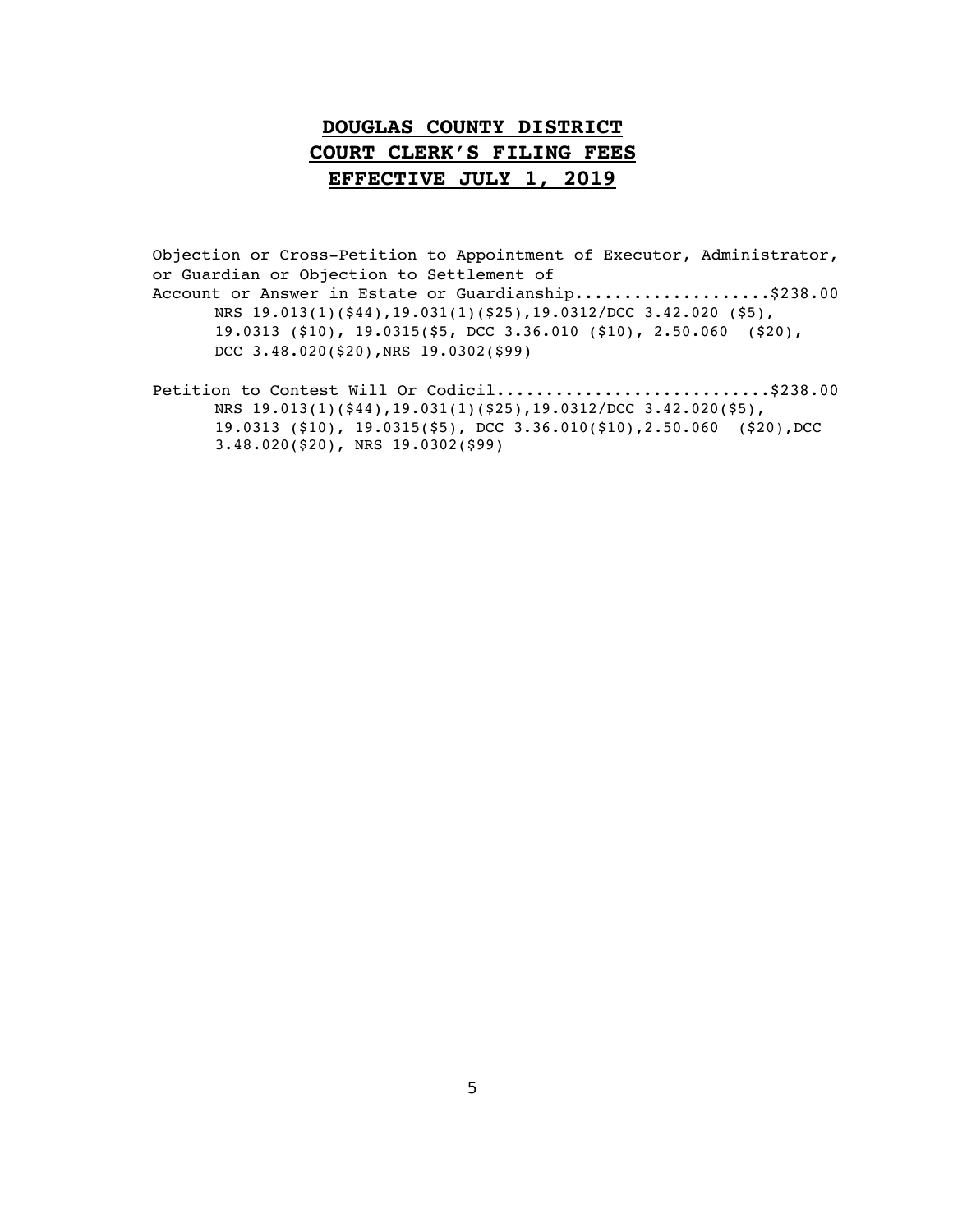| <b>EXEMPLIFIED COPY</b> |                                                                                                                                                                                                                                                                                    |
|-------------------------|------------------------------------------------------------------------------------------------------------------------------------------------------------------------------------------------------------------------------------------------------------------------------------|
|                         | When copy ran from original document\$6.00<br>(Plus cost of reproduction)                                                                                                                                                                                                          |
|                         | NRS 19.013(1)(\$6)                                                                                                                                                                                                                                                                 |
|                         | When copy presented to Deputy Clerk\$7.00<br>NRS 19.013(1)(\$7)                                                                                                                                                                                                                    |
| FORECLOSURE MEDIATION:  |                                                                                                                                                                                                                                                                                    |
|                         |                                                                                                                                                                                                                                                                                    |
| \$250.00                | FORECLOSURE MEDIATION/HOME MEANS NEVADA                                                                                                                                                                                                                                            |
|                         | NRS 107.086 (Paid upon filing Petition/Complaint)                                                                                                                                                                                                                                  |
|                         | FORECLOSURE MEDIATION ANSWER: \$238.00<br>NRS 19.013(1)(\$44), 19.031(1)(\$25), 19.0312/DCC 3.42.020 (\$5),<br>$19.0313(510)$ , $19.0315(55)$ , DCC $3.36.010(510)$ , DCC $2.50.060(520)$ ,<br>DCC $3.48.020(520)$ , NRS $19.0302(599)$<br>FORECLOSURE MEDIATION/HOME MEANS NEVADA |
| \$250.00                |                                                                                                                                                                                                                                                                                    |
|                         | NRS 107.086 (Paid upon filing Answer/First Appearance)                                                                                                                                                                                                                             |
| <b>GUARDIANSHIPS:</b>   |                                                                                                                                                                                                                                                                                    |
|                         |                                                                                                                                                                                                                                                                                    |
| <b>FEE</b>              | NRS 19.013                                                                                                                                                                                                                                                                         |
|                         | Where the value of the estate is more than                                                                                                                                                                                                                                         |
|                         | $$2,501$ \$5.00                                                                                                                                                                                                                                                                    |
|                         | NRS 19.013(1)(\$5                                                                                                                                                                                                                                                                  |
|                         | NRS 19.013(1)(\$44), 19.031(1)(\$25), 19.0312/DCC 3.42.020 (\$5),<br>$19.0313(510)$ , $19.0315(55)$ , DCC $3.36.010(510)$ , DCC $2.50.060(520)$ ,<br>DCC $3.48.020(520)$ , NRS $19.0302(599)$                                                                                      |
|                         | JURY DEMAND (First Day Jury Fees)\$320.00<br>NRCP 38d, NRS 6.150(d)                                                                                                                                                                                                                |
|                         | NRS $19.013(1)(542)$ , $19.020(3)(55)$ , $19.031(1)(525)$ ,<br>19.0312/DCC 3.42.020(\$5), 19.0313(\$10), 19.0315(\$5),<br>DCC $3.36.010(10)$ , DCC $2.50.060(120)$ , DCC $3.48.020(120)$                                                                                           |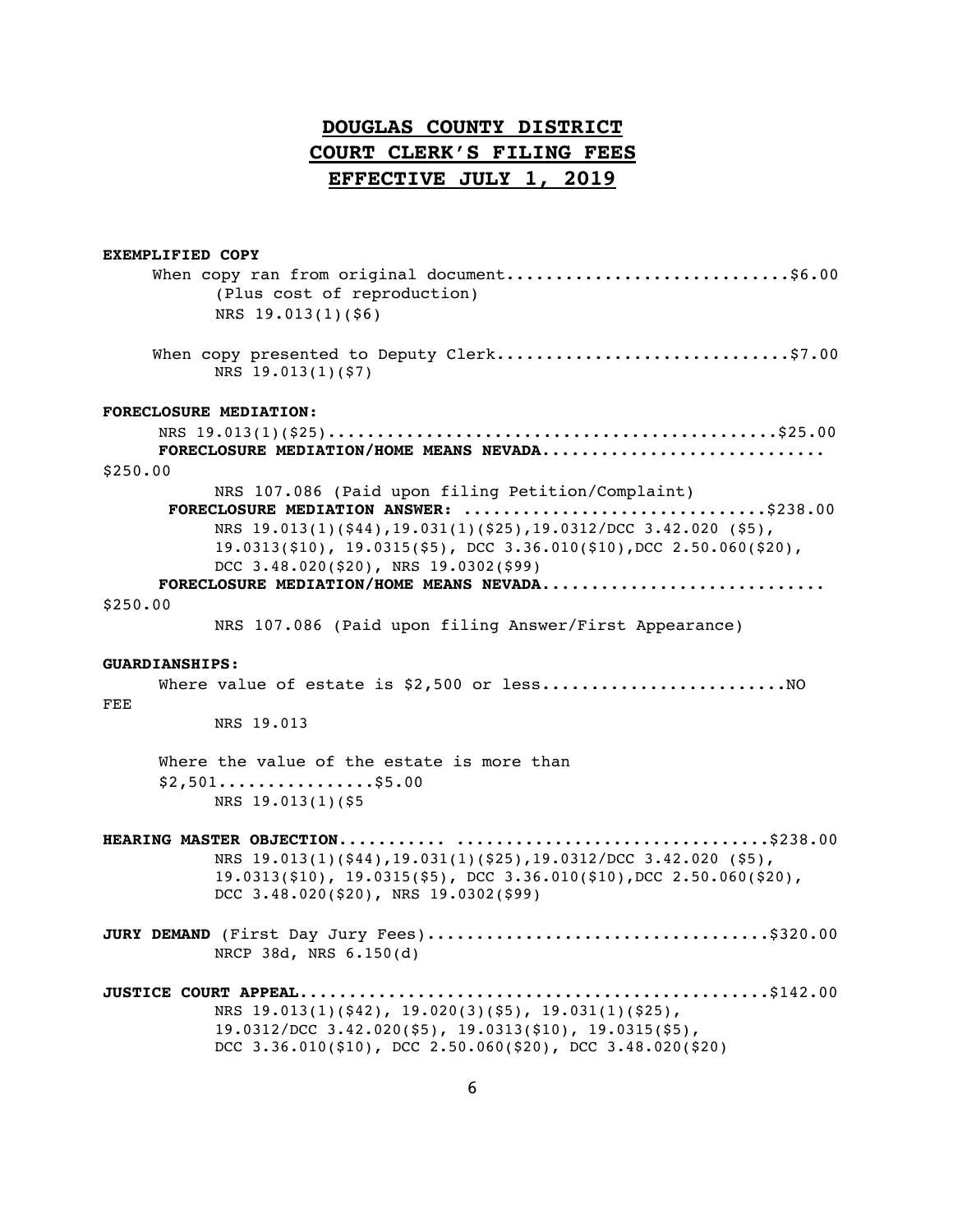**JUSTICE COURT TRANSFER TO DISTRICT COURT...............................\$137.00** NRS 19.013(1)(\$42),19.031(1)(\$25),9.0312/DCC 3.42.020(\$5), 19.0313 (\$10), 19.0315(\$5), DCC 3.36.010(\$10), DCC 2.50.060(\$20), DCC 3.48.020(\$20)

**MINOR'S COMPROMISE**...................................................NO FEE NRS 41.200

**MISCELLANEOUS FILINGS** ................................................\$5.00 (for filings of all papers to be kept by the clerk, not otherwise provided for, other than papers filed in actions and proceeding in court)NRS 19.013(\$5)

### **MOTIONS**

MOTION TO DECLARE LIEN FRIVOLOUS AND EXCESSIVE ............... \$314.00 NRS 108.2275(\$85), 19.020(1)(\$3), 19.030(1)(\$32), 19.031(1)(\$25), 19.0312/DCC 3.42.020(\$5), 19.0313(\$10),19.0315(\$5), DCC 3.36.010(\$10), DCC 2.50.060(\$20), DCC 3.48.020(\$20), NRS 19.0302(\$99)

MOTION TO MODIFY FINAL ORDER PURSUANT TO NRS 125, NRS 125B, OR NRS 125C..................................................... \$25.00 NRS 19.0312

ANSWER OR RESPONSE TO MOTION TO MODIFY FINAL ORDER PURSUANT TO NRS 125, NRS 125B, OR NRS 125C............................... \$25.00

NRS 19.0312(\$25)

MOTION TO MODIFY FINAL ORDER IN A DECREE OF DIVORCE THAT WAS COMMENCED BY THE PARTIES FILING A JOINT PETITION PURSUANT TO NRS 125.......\$154.00 NRS 19(SB 338)(\$129) NRS 19.0312 (\$25)

ANSWER, RESPONSE OR OPPOSITION TO MOTION TO MODIFY FINAL ORDER IN A DECREE OF DIVORCE THAT WAS COMMENCED BY THE PARTIES FILING A JOINT PETITION PURSUANT TO NRS 125...................................\$82.00 NRS 19(SB 338) NRS 19.0312 (\$25)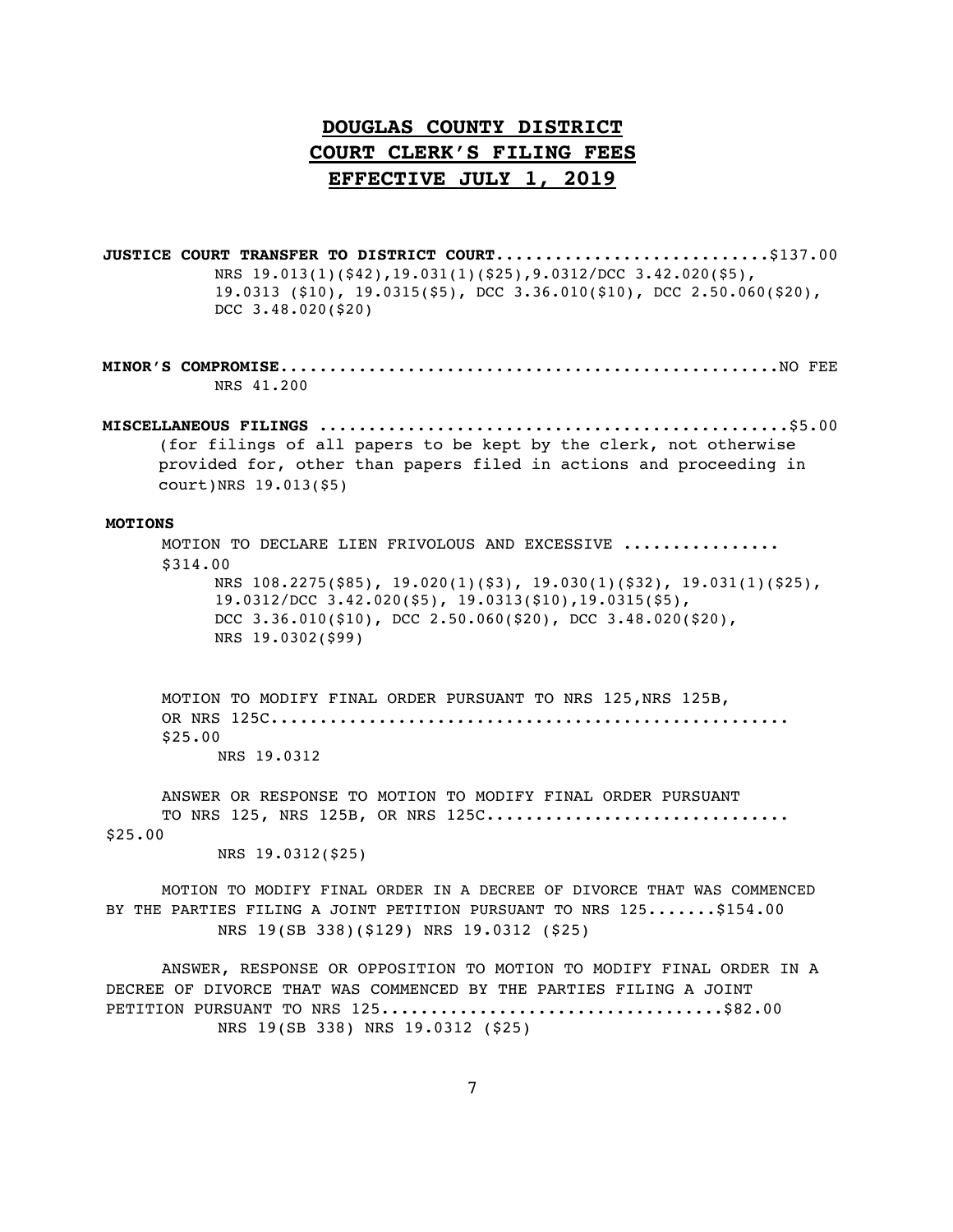MOTION FOR SUMMARY JUDGMENT OR A JOINDER THERETO.............. \$200.00 NRS 19.0302(\$200) MOTION TO CERTIFY OR DECERTIFY A CLASS........................ \$349.00 NRS 19.0302(\$349) **NOTARY BOND**..........................................................\$20.00 NRS 19.013(\$15), 19.016(\$5) **PARENTAL RIGHTS** (TERMINATION OF) (NRS 128.140)......................\$285.00 NRS 128.140 19.013(1)(\$56), 19.020(1)(\$3), 19.030(1)(\$32), 19.031(1)(\$25), 19.0312/DCC 3.42.020 (\$5), 19.0313(\$10), 19.0315(\$5), DCC 3.36.010(\$10), DCC 2.50.060(\$20), DCC 3.48.020(\$20), NRS 19.0302(\$99) **PEREMPTORY CHALLENGE OF JUDGE**.......................................\$450.00 *(Please make check payable to the Nevada Supreme Court)* SCR 48.1 **PETITION TO SEAL RECORDS**............................................\$285.00 NRS 19.013(1)(\$56), 19.020(1)(\$3), 19.030(1)(\$32), 19.031(1)(\$25), 19.0312/DCC 3.42.020 (\$5), 19.0313(\$10), 19.0315(\$5), DCC 3.36.010(\$10), DCC 2.50.060(\$20), DCC 3.48.020(\$20), NRS 19.0302(\$99) **PETITION FOR JUDICIAL REVIEW OF FORECLOSURE MEDIATION** PETITION TO PARTICIPATE IN MEDIATION.................... \$254.00 NRS 19.013(1)SB 490(2017) NRS 107(\$25), 19.020(1)(\$3), 19.030(1)(\$32), 19.031(1)(\$25), 19.0312/DCC 3.42.020(\$5), 19.0313(\$10), 19.0315(\$5), DCC 3.36.010(\$10), DCC 2.50.060(\$20), DCC 3.48.020(\$20), NRS 19.0302(\$99) MEDIATION SERVICES FEE TO BE PAID BY PETIONER..............

\$250.00

NRS 107.080 (\$50) (\$200)

MEDIATION SERVICES FEE TO BE PAID BE RESPONDENT............

\$250.00

NRS 107.080 (\$50) (\$200)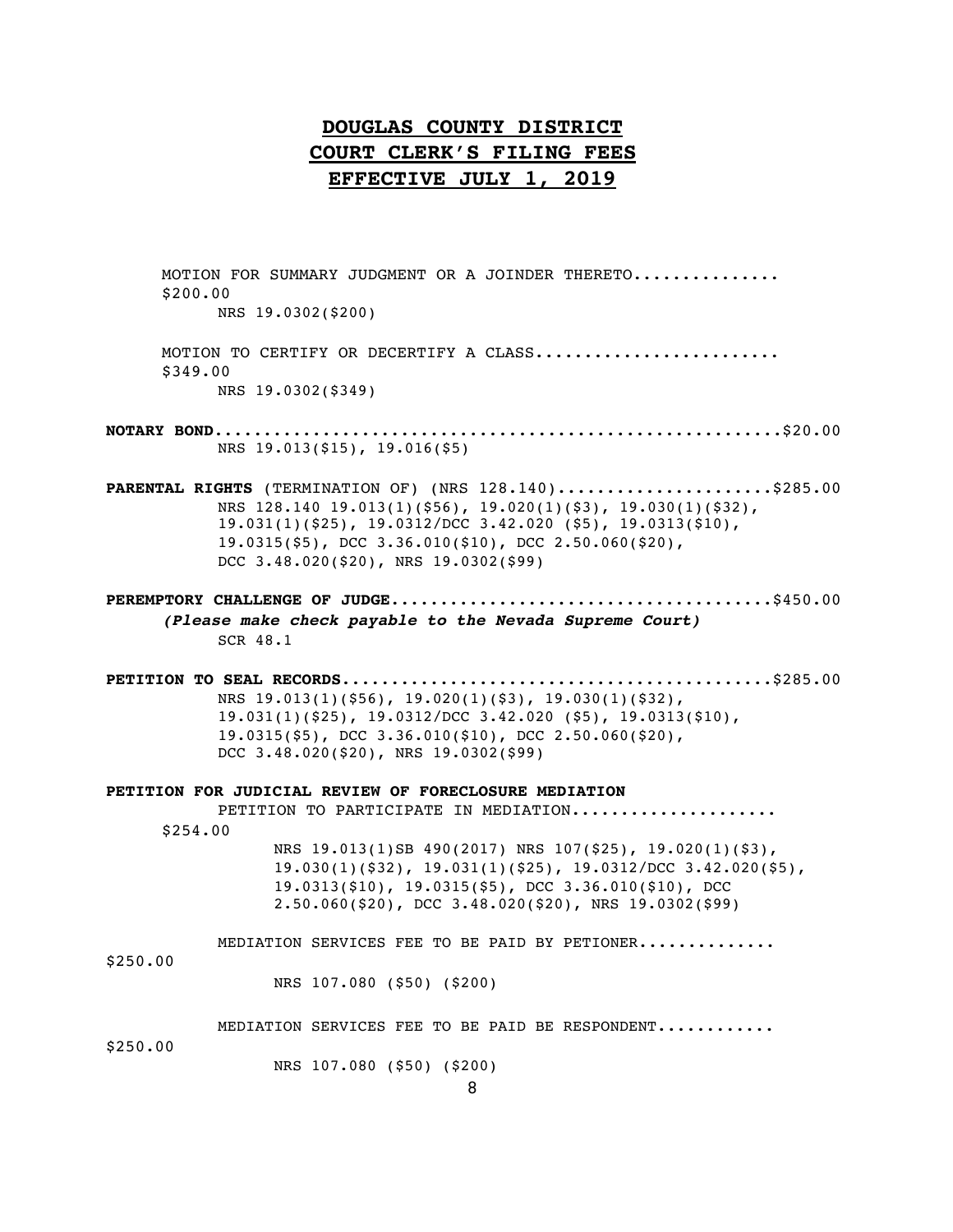**POWER OF ATTORNEY**....................................................\$15.00

**REGISTRATION OF FOREIGN DECREE**......................................\$285.00 NRS 128.140 19.013(1)(\$56), 19.020(1)(\$3), 19.030(1)(\$32), 19.031(1)(\$25), 19.0312/DCC 3.42.020(\$5), 19.0313(\$10), 19.0315(\$5), DCC 3.36.010(\$10), DCC 2.50.060(\$20), DCC 3.48.020(\$20), NRS 19.0302 (\$99)

**REGISTRATION OF CANADIAN JUDGMENT** ...............................\$435.00 NRS 128.140 19.013(1)(\$56), 19.020(1)(\$3), 19.030(1)(\$32), 19.031(1)(\$25), 19.0312/DCC 3.42.020(\$5), 19.0313(\$10), 19.0315(\$5), DCC 3.36.010(\$10), DCC 2.50.060(\$20), DCC 3.48.020(\$20), NRS 19.0302 (\$99), NRS CHAPTER 17 (\$150)

**SEARCH** - per year, per name, unless such fee is waived by the..........\$.50 County clerk. NRS 19.013(1)(\$.50)

### **SUPREME COURT APPEALS**

- NOTICE OF APPEAL TO SUPREME COURT (DISTRICT COURT FEE).........\$44.00 NRS 19.013(\$24), 2.50.060(\$20)
	- NOTICE OF APPEAL BOND.........................................\$500.00 NRAP RULE 7
	- NOTICE OF APPEAL TO SUPREME COURT (SUPREME COURT FEE).........\$250.00 (*Please make check payable to the Nevada Supreme Court)* NRS 2.250(\$250)

**TRANSFER VENUE FROM ANOTHER COUNTY TO DOUGLAS COUNTY**................\$285.00 NRS 19.013(1)(\$56), 19.020(\$3), 19.030(1)(\$32), 19.031(1)(\$25), 19.0312/DCC 3.42.020 (\$5), 19.0313 (\$10), 19.0315(\$5), DCC 3.36.010 (\$10), DCC 2.50.060(\$20), DCC 3.48.020 (\$20), NRS 19.0302(\$99)

**THIRD PARTY COMPLAINT**...............................................\$155.00